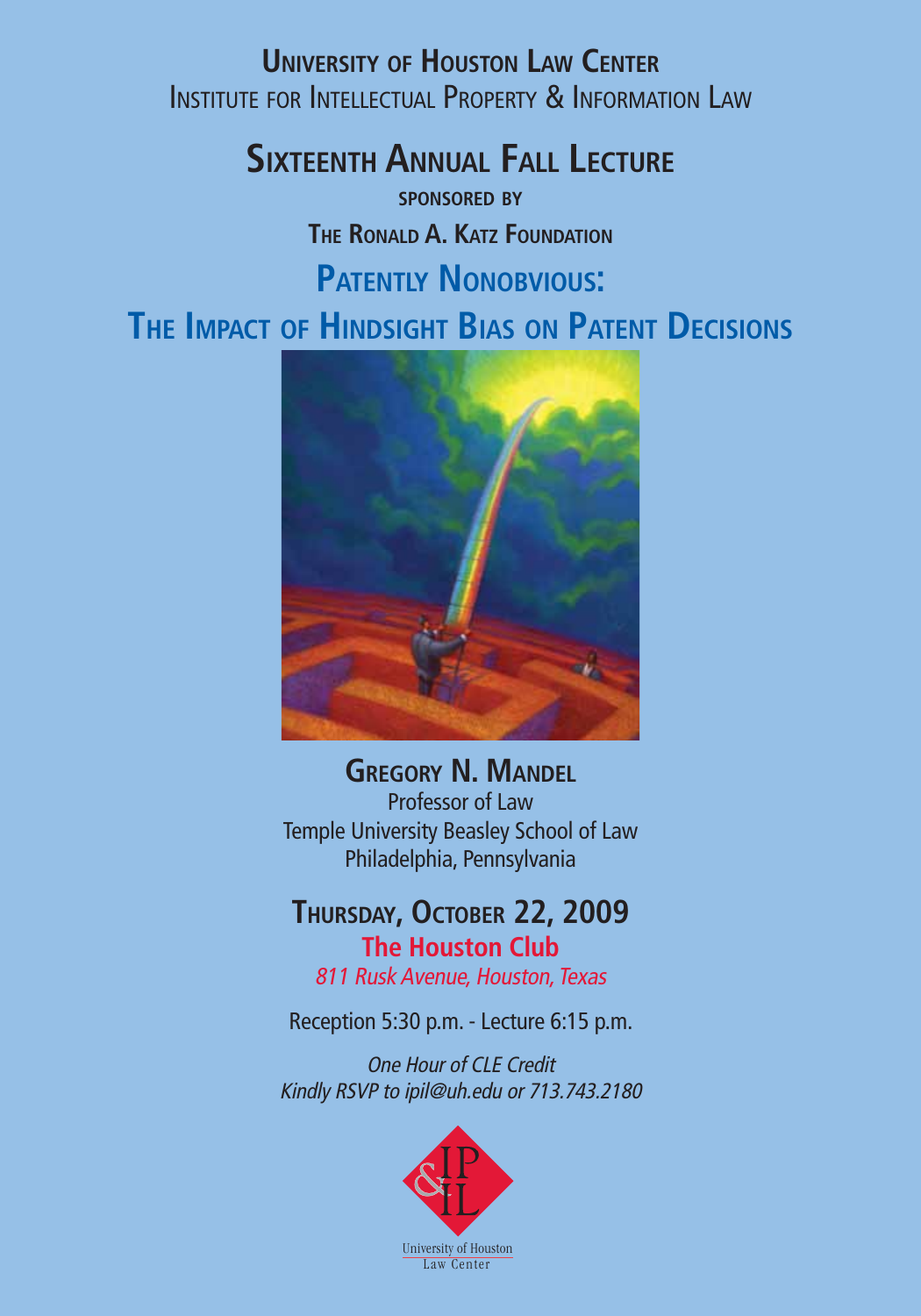### **The Katz Foundation Lecture**

Celebrating 16 Years of Serving Houston's Intellectual Property & Information Law Bar

### **Past Presenters**

| 2008 | MARGO A. BAGLEY, Professor of Law, University of Virginia School of Law, Charlottesville                                          |
|------|-----------------------------------------------------------------------------------------------------------------------------------|
| 2007 | CLARISA LONG, Max Mendel Shaye Professor of Intellectual Property Law,<br>Columbia University School of Law, New York             |
| 2006 | JOHN F. DUFFY, Oswald Symister Colclough Research Professor of Law,<br>George Washington University Law School, Washington, D.C.  |
| 2005 | DAN L. BURK, University of Minnesota Law School, Minneapolis                                                                      |
| 2004 | DAVID J. FRANKLYN, University of San Francisco School of Law                                                                      |
| 2003 | WILLIAM F. LEE, Wilmer Cutler Pickering Hale & Dorr LLP, Boston                                                                   |
| 2002 | HON. PAUL MICHEL, U.S. Court of Appeals for the Federal Circuit, Washington, D.C.                                                 |
| 2001 | YSOLDE GENDREAU, Université de Montréal, Québec                                                                                   |
| 2000 | JERRE B. SWANN, Partner, Kilpatrick Stockton LLP, Atlanta                                                                         |
| 1999 | JOSEPH STRAUS, Max Planck Institute for Foreign and International Patent,<br>Copyright and Competition Law, Munich                |
| 1998 | JOHN R. THOMAS, Georgetown University Law Center, Washington, D.C.                                                                |
| 1997 | HON. NANCY LINCK, Solicitor, U.S. Patent and Trademark Office, Washington, D.C.                                                   |
| 1996 | HON. GLENN ARCHER, HON. PAULINE NEWMAN, AND HON. EDWARD SMITH,<br>U.S. Court of Appeals for the Federal Circuit, Washington, D.C. |
| 1995 | DONALD S. CHISUM, Author, CHISUM ON PATENTS                                                                                       |
| 1994 | JOHN PEGRAM, Fish & Richardson, P.C., New York                                                                                    |

# **IPIL/HOUSTON**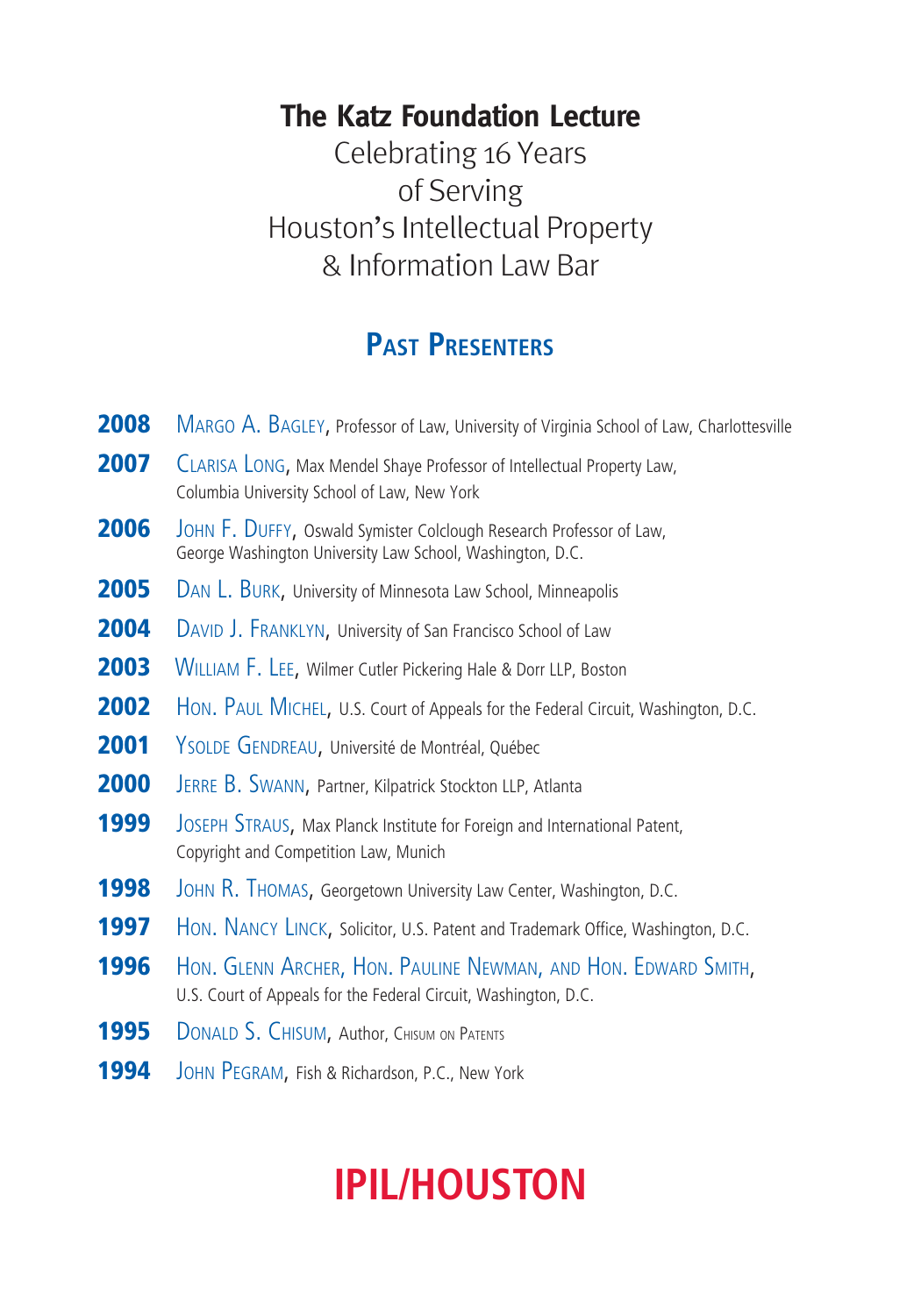## **Patently Nonobvious: The Impact of Hindsight Bias on Patent Decisions**

What is the effect of hindsight knowledge of an invention on evaluating the invention's nonobviousness? Though concern over the hindsight effect has been noted for some time and was central to the Supreme Court's KSR v. Teleflex decision, experiments reveal that the hindsight bias distorts nonobviousness decisions far more than has been appreciated, and that the jurisprudence developed around nonobviousness decisions fails to properly account for the bias. The hindsight bias also appears to impact a wider array of patent doctrine than previously recognized, including enablement, claim construction, and the doctrine of equivalents.



Gregory N. Mandel is Professor of Law at Temple Law School. He specializes in intellectual property law and the interface among technology, science, and the law, with a particular focus on patent, biotechnology, and nanotechnology law. Professor Mandel's article, *Another Missed Opportunity*, was selected as one of the top patent articles of 2008. He served on an American Bar Association task force which briefed the Environmental Protection Agency on arising nanotechnology issues and is the recipient of a Fulbright Senior Specialist grant to teach U.S. intellectual property law to foreign law students. He is a frequent speaker on intellectual property and technology law issues and has presented his work internationally at over thirty law schools, as well as for the United Nations, Second Circuit, Environmental Protection Agency, and American Bar Association. He has consulted with senators and representatives, administrative agencies, and private entities concerning technology legislation and how society should handle new technologies and technological risk. His experimental studies have been cited in several briefs filed with the U.S. Supreme Court.

Professor Mandel received his undergraduate degree in physics and astronomy from Wesleyan University and worked on NASA's Hubble Space Telescope prior to attending law school. He received his J.D. from Stanford, where he was Co-Editor-in-Chief of the Stanford Environmental Law Journal. Before entering academia, he practiced law with Skadden, Arps, Slate, Meagher & Flom LLP, clerked for Judge Jerome Farris, U.S. Court of Appeals for the Ninth Circuit, and interned with Chief Judge Anthony J. Scirica, U.S. Court of Appeals for the Third Circuit. Professor Mandel was Associate Dean for Research & Scholarship and Professor of Law at Albany Law School prior to joining Temple. He currently teaches patent law, advanced patent law, and property.